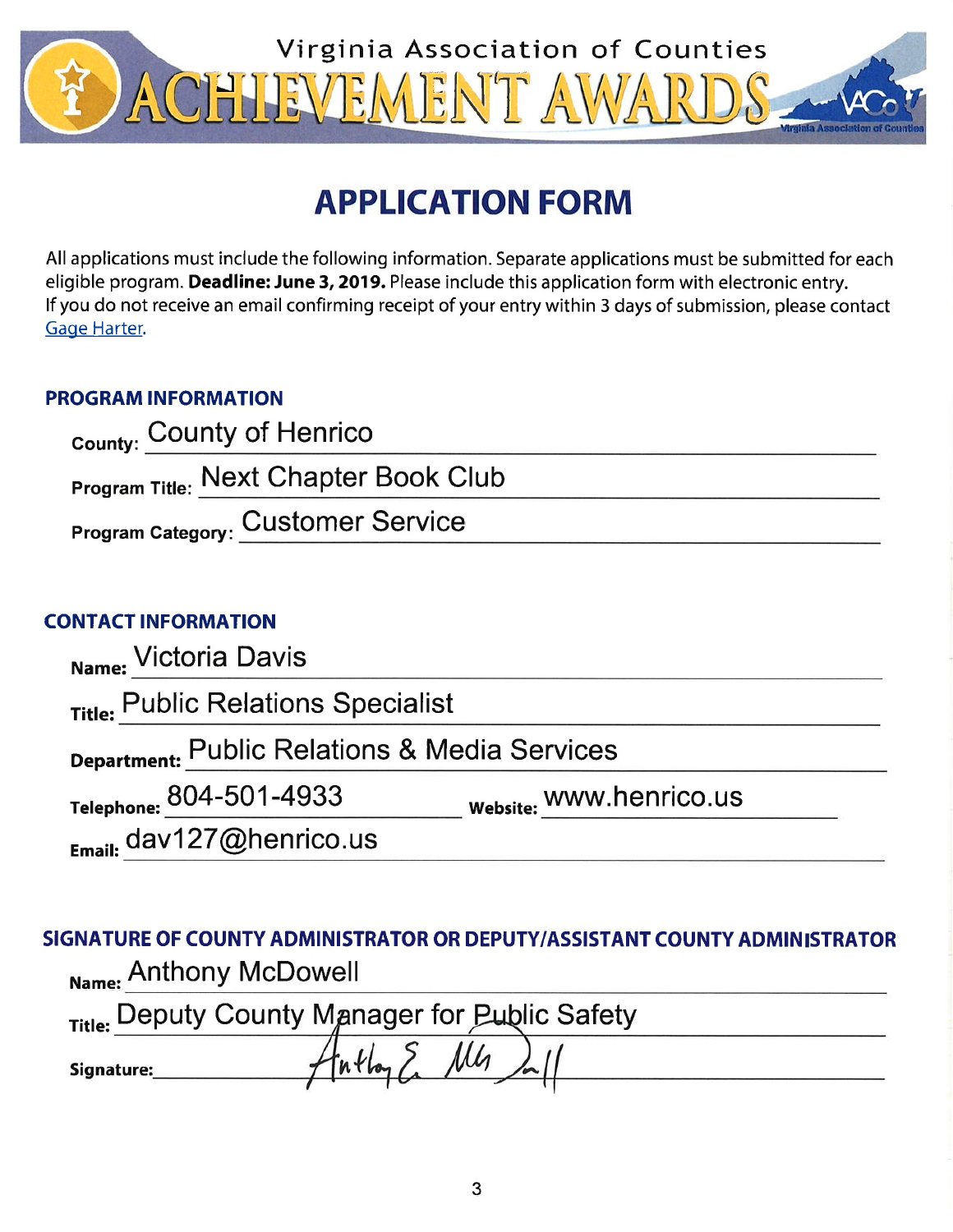# **Program Overview**

The Next Chapter Book Club at Henrico County Public Library is a weekly book discussion group for adults with developmental disabilities. Next Chapter Book Club is a national organization that provides guidelines for starting and hosting similar groups. In Henrico, the club started in 2017 at the suggestion of a prominent local author and activist. It is hosted through an innovative partnership between Henrico County Public Library and Henrico's Department of Mental Health and Developmental Services (MHDS). The partnership combines the literacy expertise of Librarians with the human development expertise of Mental Health services staff, breaking down inter-agency silos to better serve adults with developmental disabilities in the Library and the County. Participants meet once weekly in a public area of Tuckahoe Library to read a book of appropriate Lexile level and discuss as a group over the course of eight weeks. Feedback for the club has been highly positive, from participants, staff, and the public. While adults with developmental disabilities are often kept separate from the general public, this club provides them an opportunity to not only increase their literacy skills, but also form meaningful social connections and have a positive experience in a community space.

# **Problem/Challenge/Situation Faced by Locality**

Adults with developmental disabilities are traditionally underserved in libraries, and prior to 2017 HCPL did not offer any programs designed specifically for this demographic. Partnering with the Department of Mental Health and Developmental Services allowed this program to be sustainable by incorporating the expertise of experienced County staff from outside the Library. In addition, people with developmental disabilities often are disconnected from the public: they have separate classrooms at school, have limited employment opportunities, and attend specialized programs at day facilities. Next Chapter Book Club takes place in public out on the Library floor, allowing them a unique opportunity to engage with the public. Finally, the club's primary aim is to engage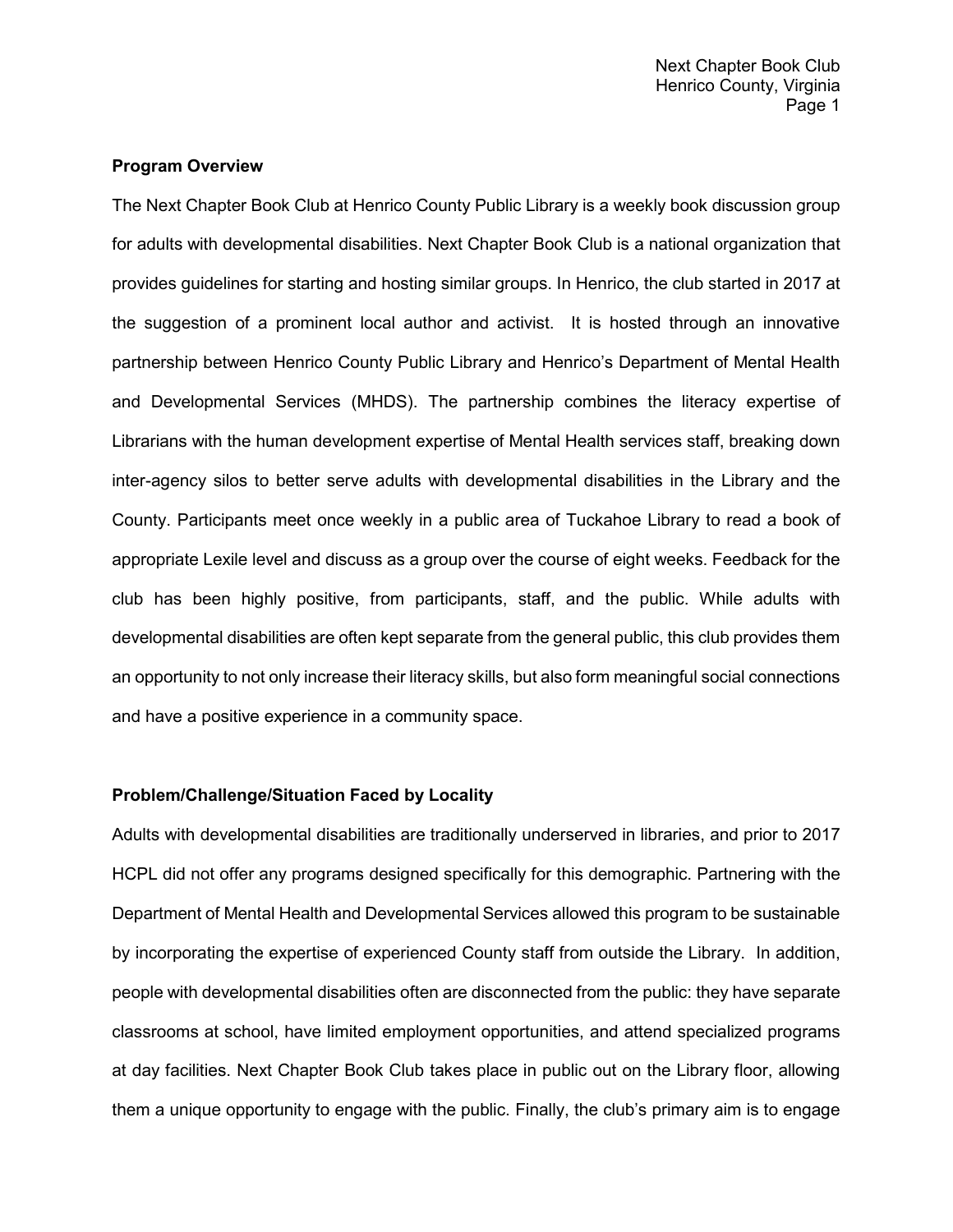adults with developmental disabilities with stories, which supports the Library's mission to promote reading and lifelong learning, connect people with the information they need, and enrich community life.

#### **How Program Fulfilled Awards Criteria**

The Next Chapter Book Club at Henrico County Public Library supports an underserved population by providing supportive, social, life-long learning experiences in a community setting. While NCBC is a national program, Henrico County Public Library and Henrico's Department of Mental Health and Developmental Services formed an innovative partnership to host this club by sharing their existing resources and expertise across departments. This collaboration, the first ever between Libraries and MHDS in Henrico, broke down silos while minimizing costs and ensuring sustainable staffing and attendance. NCBC staff and attendees have reported highly positive feedback for the program, and the Library is looking into how it can expand the program to accommodate demand. This program achieves universal values of public library service, such as increasing access to information, enhancing literacy skills, and fostering community through learning, in a way that is feasible for library systems with budgets of any size. Next Chapter Book Club helps Henrico County Public Library achieve its mission, to promote reading and lifelong learning, connect people with the information they need, and enrich community life.

# **How Program Was Carried Out**

Meg Medina, a celebrated local Children's and Young Adult author and activist for greater inclusion in libraries, suggested that Henrico County Public Library begin an affiliate of the Next Chapter Book Club in 2017 in order to increase library services to adults with developmental disabilities. Next Chapter Book Club (NCBC) is a national organization that aims to promote authentic inclusion of adults with developmental disabilities in libraries and other community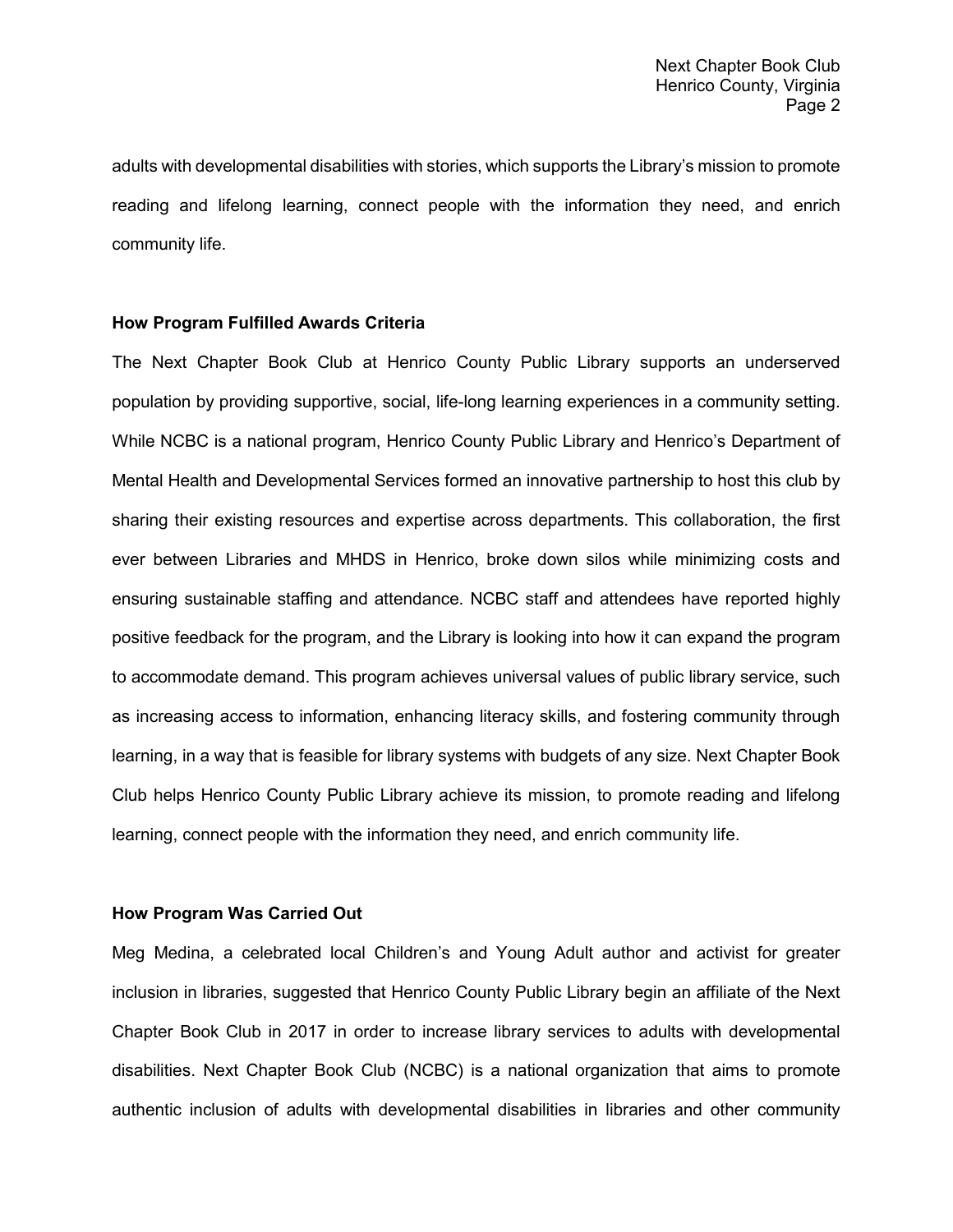spaces, by fostering a love of books and stories, and establishing and strengthening relationships between members. Nationwide, NCBC has over 300 clubs and has been going strong for 16 years. The end goal of the program is to create a positive public outing for a group that often learns and socializes in separate, more private spaces.

HCPL Programming Librarian served as the contact person between the Library and Next Chapter Book Club. An initial training in August 2017was setup by the HCPL Programming Librarian and NCBC. Library Administration contacted the Department of Mental Health and Developmental Services (MHDS) to inquire about a potential partnership. To bring in the expertise of MHDS staff could add a layer of credibility to the new program, help recruit members, and ensure that Librarians leading discussions had the support of a trained professional. Five Library staff members and four MHDS partners attended the first training and planning meetings. It has made the program more sustainable to have several staff capable of facilitating the program to ensure there is always a staff member available. MHDS shared that the training's "curriculum was not only comprehensive and well organized, but it contained many of the same principles that staff in Henrico Area Mental Health and Developmental Services use to best support the individuals we serve in a safe and inclusive manner. The training program had modules about the best places to hold Next Chapter Book Club meetings, who and how many should participate, how to communicate in a respectful manner and how to best support individuals with varying reading abilities and social skills."

The Library worked with MHDS to plan the club, and decided to keep NCBC small, limited to eight members. Four members are participants of programs with Henrico County Mental Health, and four spots are open to the public. MHDS met with their clients and determined who among them were interested in participating in the club. MHDS staff make an effort to rotate clients through each session to give everyone a chance to be a part of the group, and ensure that the same people participate in each session to further facilitate social bonds and reinforce learning within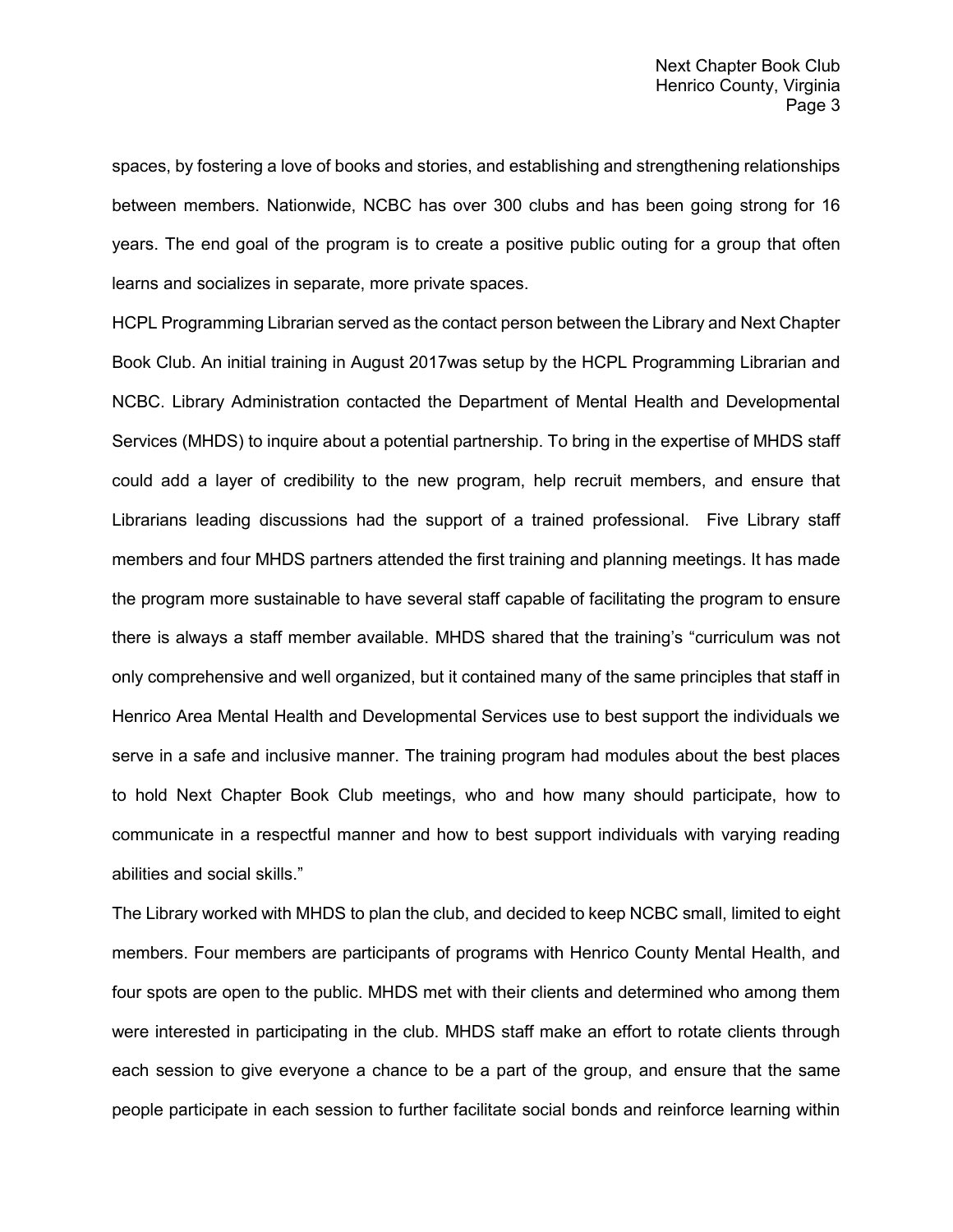the club. MHDS transports their four participants to the book club each week, and their staff member assists Library staff in facilitating the book discussion. Registration is available through the event listing on the Library's website for the four open spots in the club. Members must be 16 or older and have an intellectual or developmental disability.

NCBC has requirements that must be met in order for a club to be an official affiliate, and one of these is to ensure the club meets in a public space within the Library. The lobby-level periodicals area in Tuckahoe Library was selected as an ideal location. This part of the Library is highly visible, well-trafficked, and does not typically function as a quiet reading area, as it is within earshot of the entrance and Circulation desk of the Library, and so could accommodate a group talking in the space.

The first book club was held in January 2018. The club meets for eight-week sessions, four times per year, and has just entered its second year and fifth session. Because of the schedule, the selected books need to be relatively short. Selected titles also need to fall within a range of complexity that is accessible to participants. Staff select books that fall within a Lexile range of 700-800. Titles are preferably already owned by the library in sufficient quantities to be reserved as a book club set. The Friends of the Library have offered to purchase additional sets when needed. Short stories, animal stories, and adventure stories have proved popular. Graphic novels would probably work well, and staff are exploring including a graphic novel for a future session. Library staff work from a general list of books they think would be appealing, and also solicit feedback from club members, to determine what to read next.

At each meeting, facilitators begin with brief check-ins and icebreaker questions to stimulate sharing and open conversation. Participants then take turns reading aloud from the book. Facilitators learned techniques to assist struggling readers, such as mirroring, reading along with participants, or helping them get started on a word or phrase that is difficult by sounding it out. Staff ask questions to help connect participants' personal lives to the title and to the larger group,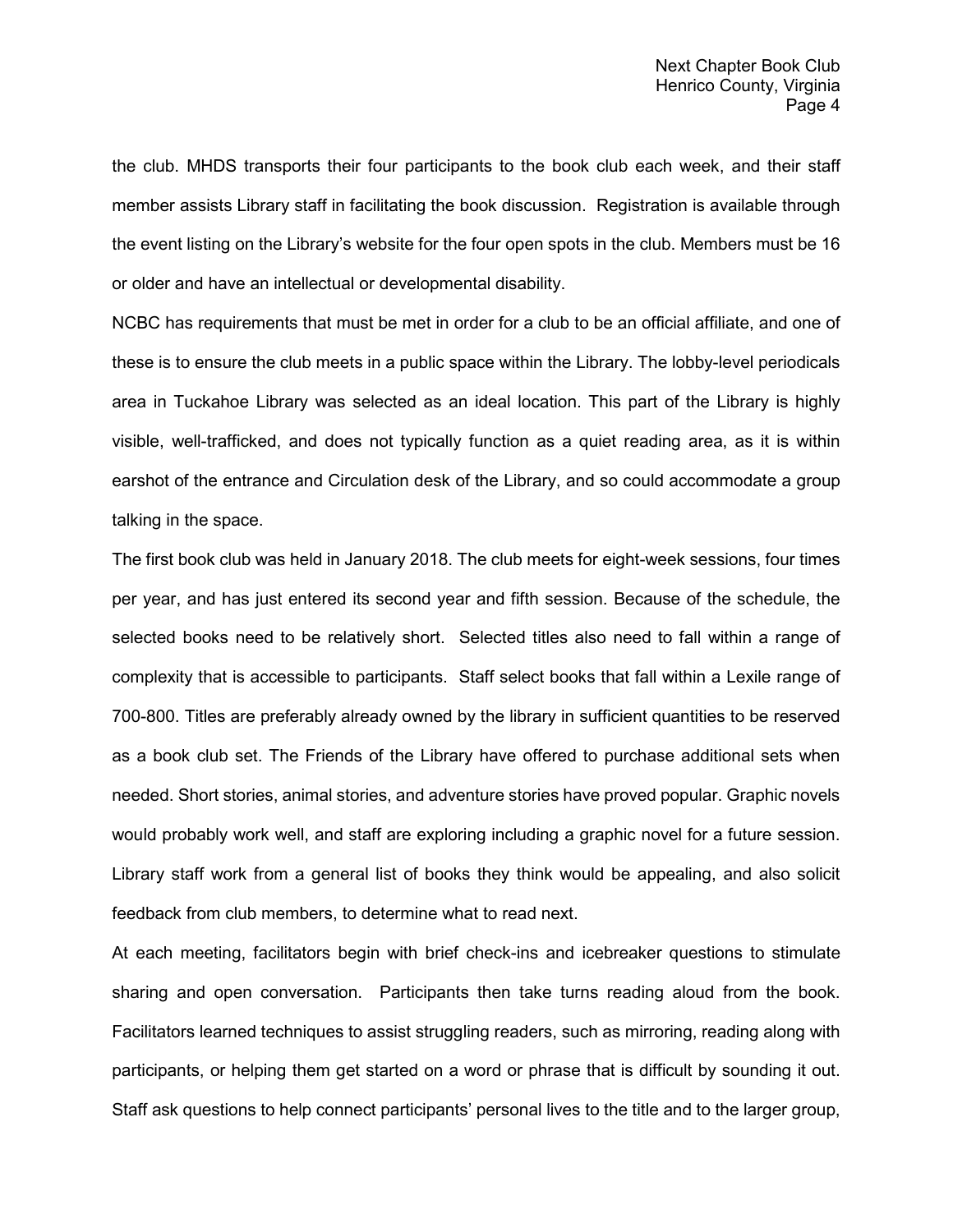bonding everyone to the story and to each other through shared experiences. At the end of each eight-week session, staff try to plan something special. After reading Seedfolks, staff distributed seed packets; after The Canine Companion, staff arranged for a visit from a therapy dog, which was a huge hit; and at the conclusion of Bunnicula, staff shared Halloween candy. The group met with Library and MHDS staff at Panera Bread for a holiday gathering.

As the club has grown, staff have learned a lot about how to best facilitate these meetings. It is wise to let other patrons using the library know that the group may be a little loud. Because the Library requires registration for the four publicly available slots, they are prepared for unregistered guests as well as no-shows. It has proved best to hold onto the books for participants in between sessions, and to provide magnifying bookmarks for reading, and nametags for easier recall of names. Staff have become accustomed to leading a group with wide-ranging reading abilities, as well as working with members who do not want to read or talk at all. It is also helpful to avoid having anything distracting on the table during the meeting.

Since its inception, the club has frequently had a waitlist. Staff have learned to talk to the disappointed or waitlisted attendees and their caregivers. Because the need for programs like this is high, and availability is low, it was decided to keep promotion soft until a clear idea of the demand came into focus. The program was promoted to other area organizations serving adults with developmental disabilities to recruit participants. Groups range in size from session to session due to scheduling and availability of participants. Staff report an average of six attendees at each session, with high repeat attendance. Plans to begin a second group in Henrico are underway.

# **Financing and Staffing**

The Next Chapter Book Club at Henrico County Public Library provides a low-cost and highdemand community service at a time when programming funds are limited. Material costs are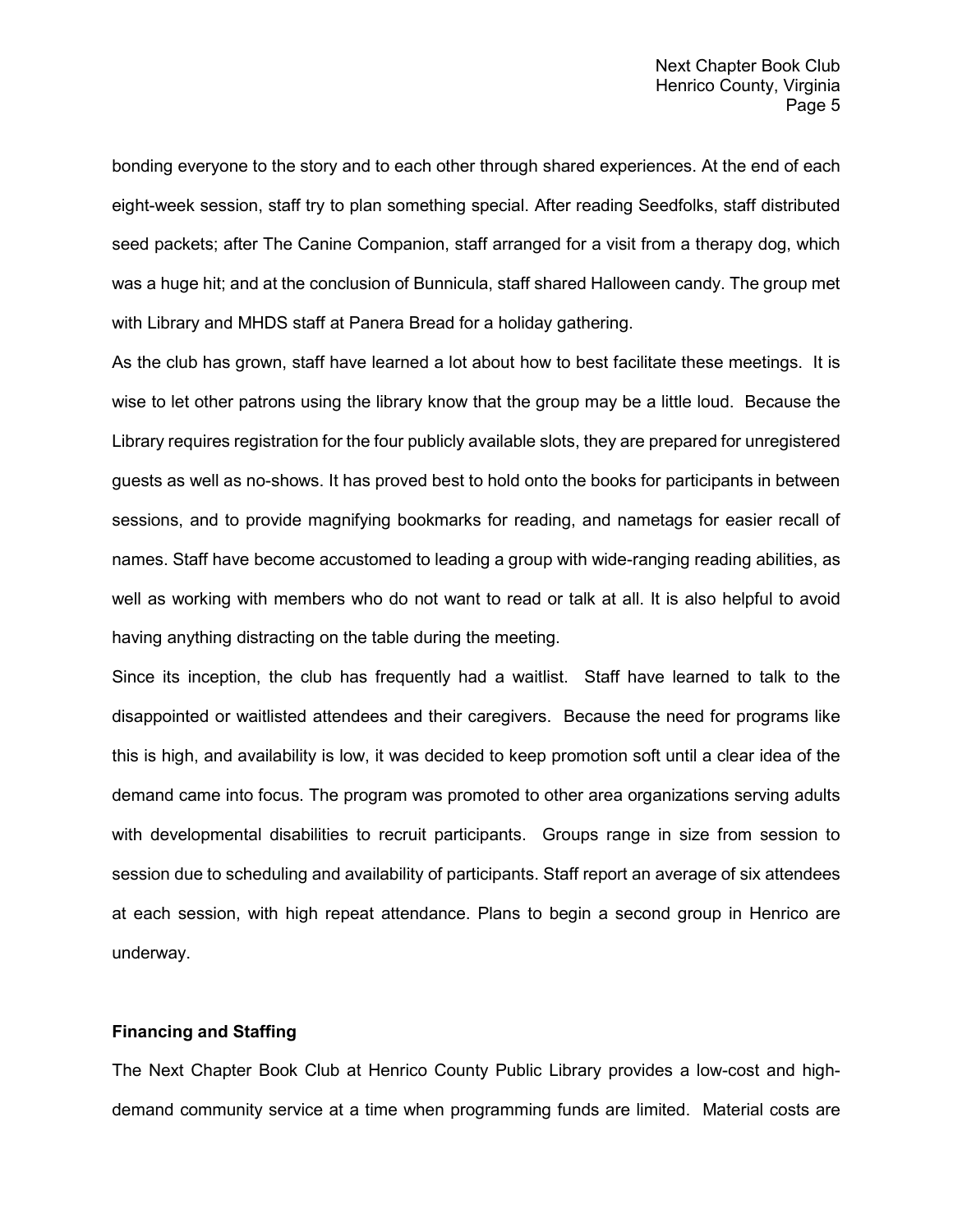low, as the program largely uses books already owned by the library. By partnering with experts at the County's Department of Mental Health and Developmental Services, HCPL drew on existing County resources, while bolstering the program's credibility, and ensuring more sustainable staffing and attendance for the program.

To start a Next Chapter Book Club, affiliates must attend a 2.5-hour training for a flat fee, with additional trainings at additional, reduced cost. Book sets can be created from existing library materials, or for systems with smaller collections, can be obtained by trading with other NCBC affiliates through the affiliate forum.

- Next Chapter Book Club Training Fee: \$350 (a one-time fee of \$350 is charged by NCBC for a 2.5-hour training. To train additional facilitators, there is a \$30 fee.)
- Book Sets: \$0
- Magnifying bookmarks and nametags: \$40
- **Total: \$390**

# **Program Results**

Next Chapter Book Club at Henrico County Public Library has proven highly popular with a consistent waiting list. One participant even drives 45 minutes to attend. Facilitators report positive outcomes over time: members come out of their shells, reading ability and comprehension improves, and members volunteer to read more often. Members have requested evening sessions and the formation of additional groups at other HCPL libraries, and staff are working out how to expand the club. Some members of the group started a walking club that meets after NCBC, where they continue to socialize in a positive, public way. The Programming Librarian was asked to present in a webinar for Next Chapter Book Club about HCPL's experience to a national audience of prospective Library hosts. Richmond Magazine wrote an article about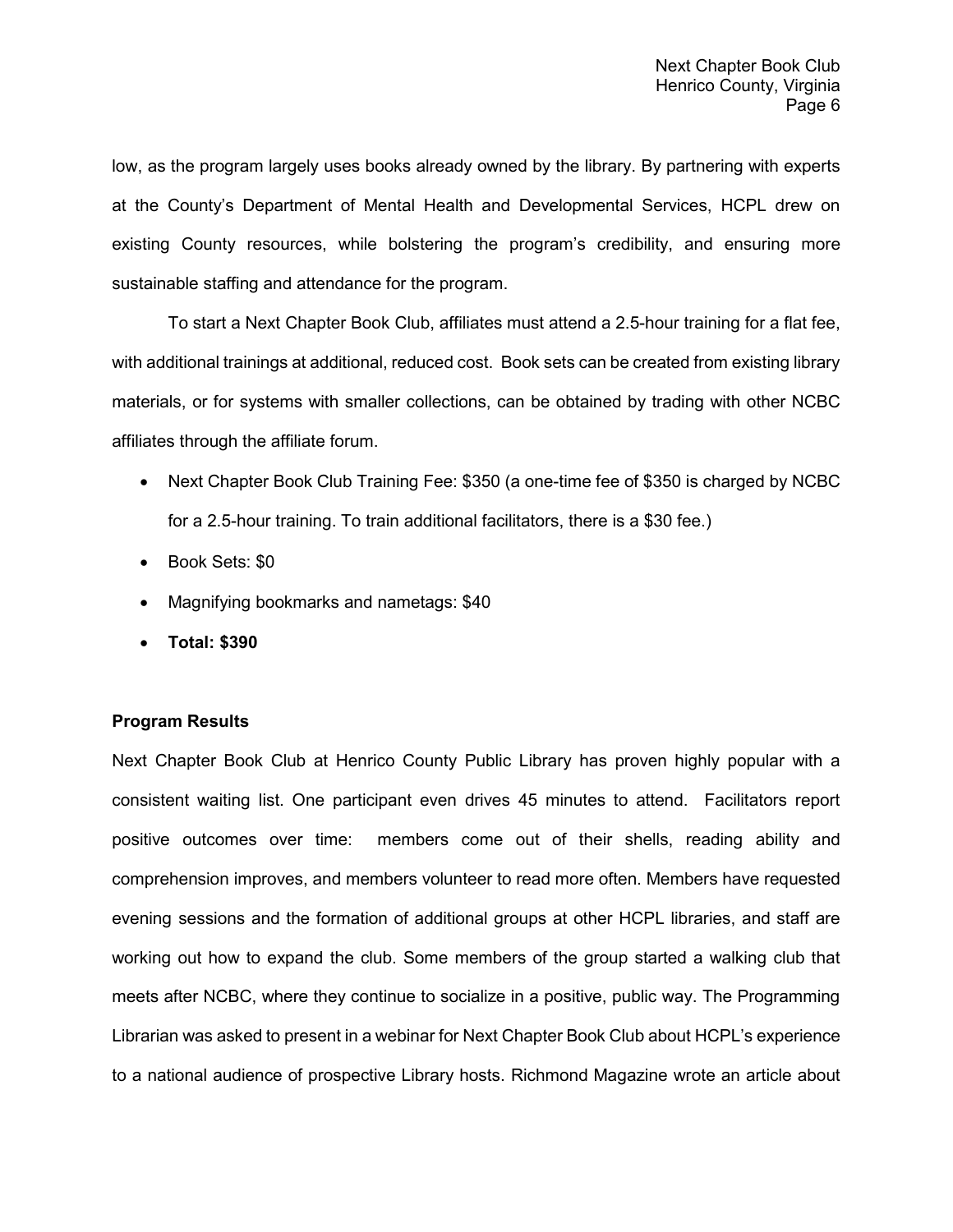the club, which the Library approached with care, to avoid overexposing this vulnerable population. The Library worked with the reporter to express its goal of increasing awareness of the program and inspire the creation of more NCBCs in the area. Staff members love leading the program, some stating that NCBC is among the most rewarding experiences of their careers.

Kara Williams of Henrico Area Mental Health and Developmental Services says:

"I have personally seen some of the more reserved individuals I work with grow increasingly comfortable sharing their thoughts and feelings with the group over time. It is apparent they feel safe and supported and like a valuable member of the group regardless of their abilities. They enjoy the opportunity to socialize with others in a community-based setting. This gives them opportunities to make friends with people they might not otherwise be able to meet. Their faces often light up during conversations and they are able to share difficult and important events in their lives with the group. I recall a particular conversation where one lady was telling the group how her mother had been sick and she was very worried about her. The group was supportive, asked her questions and gave her encouragement that seemed to lighten her mood in ways that paid staff cannot do effectively. The social aspect of the Next Chapter Book Club is an opportunity that many of the people we serve do not get enough of but benefit greatly from. The setting has also been beneficial to the participants. The club meets in the main room of the library alongside other community members. Often my clients participate in their communities in marginal ways. They are in a room to themselves or not out at all. Here, we are front and center in our community. The inclusive nature of the Next Chapter Book Club has been one of the most fulfilling aspects of this experience."

Participants love the program, too. According to Virginia, an NCBC regular, "It actually is a good thing for me to do, because I actually like reading…It shows people how smart I really am, because of my disability."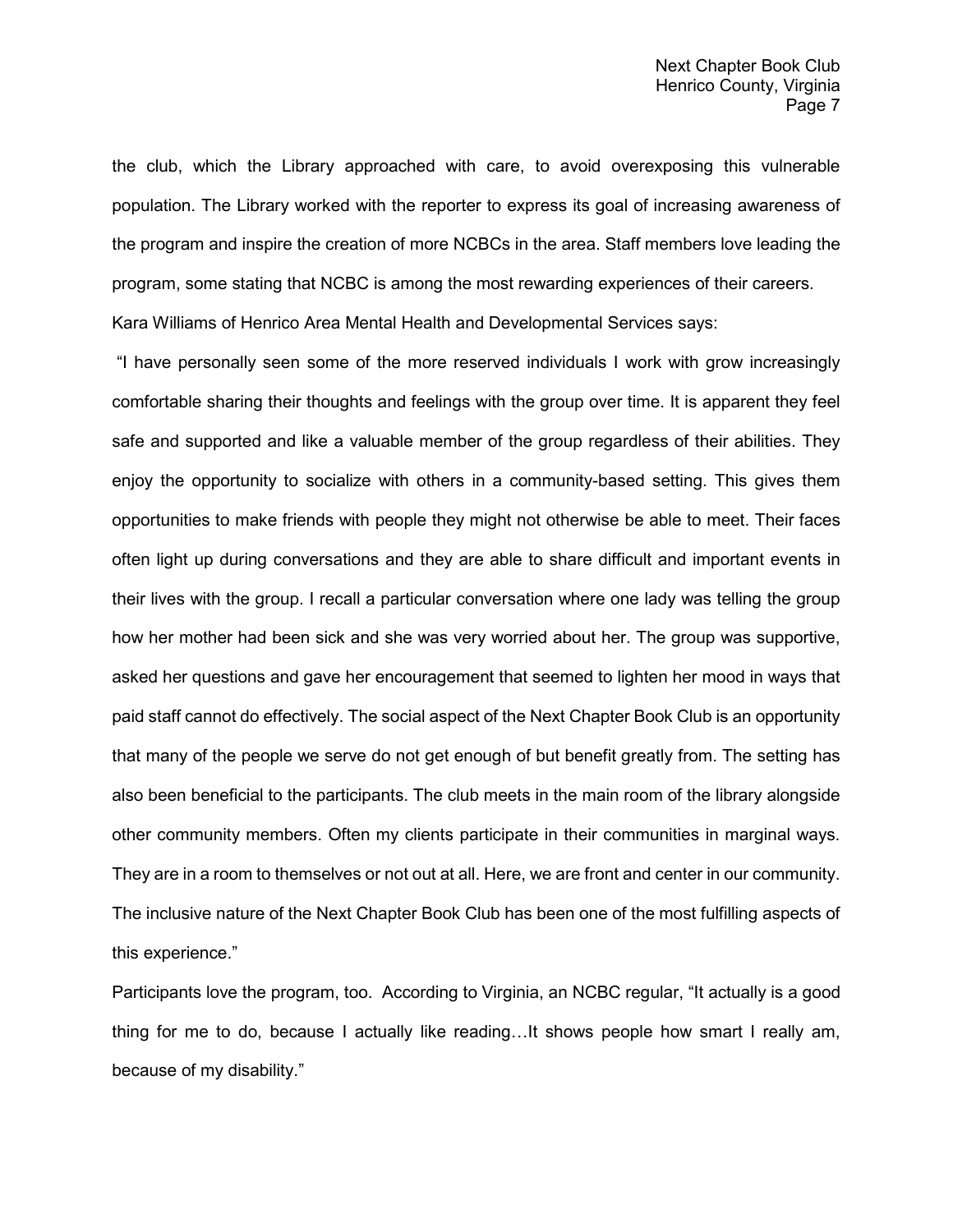# **Brief Summary**

The Next Chapter Book Club at Henrico County Public Library is a weekly book discussion group for adults with developmental disabilities. Next Chapter Book Club is a national organization that provides guidelines for starting and hosting similar groups. In Henrico, the club started in 2017 at the suggestion of a prominent local author and activist. It is hosted through an innovative partnership between Henrico County Public Library and Henrico's Department of Mental Health and Developmental Services (MHDS). The partnership combines the literacy expertise of Librarians with the human development expertise of Mental Health services staff, breaking down inter-agency silos to better serve adults with developmental disabilities in the Library and the County.

Participants meet once weekly in a public area of Tuckahoe Library to read a book of appropriate Lexile level and discuss as a group over the course of eight weeks. Feedback for the club has been highly positive, from participants, staff, and the public. While adults with developmental disabilities are often kept separate from the general public, this club provides them an opportunity to not only increase their literacy skills, but also form meaningful social connections and have a positive experience in a community space.

The Next Chapter Book Club at Henrico County Public Library provides a low-cost and high-demand community service at a time when programming funds are limited. Material costs are low, as the program largely uses books already owned by the library. By partnering with experts at the County's Department of Mental Health and Developmental Services, HCPL drew on existing County resources, while bolstering the program's credibility, and ensuring more sustainable staffing and attendance for the program.

Adults with developmental disabilities do not have the same access to public spaces as the general population, often living and learning in private programs and facilities. NCBC allows